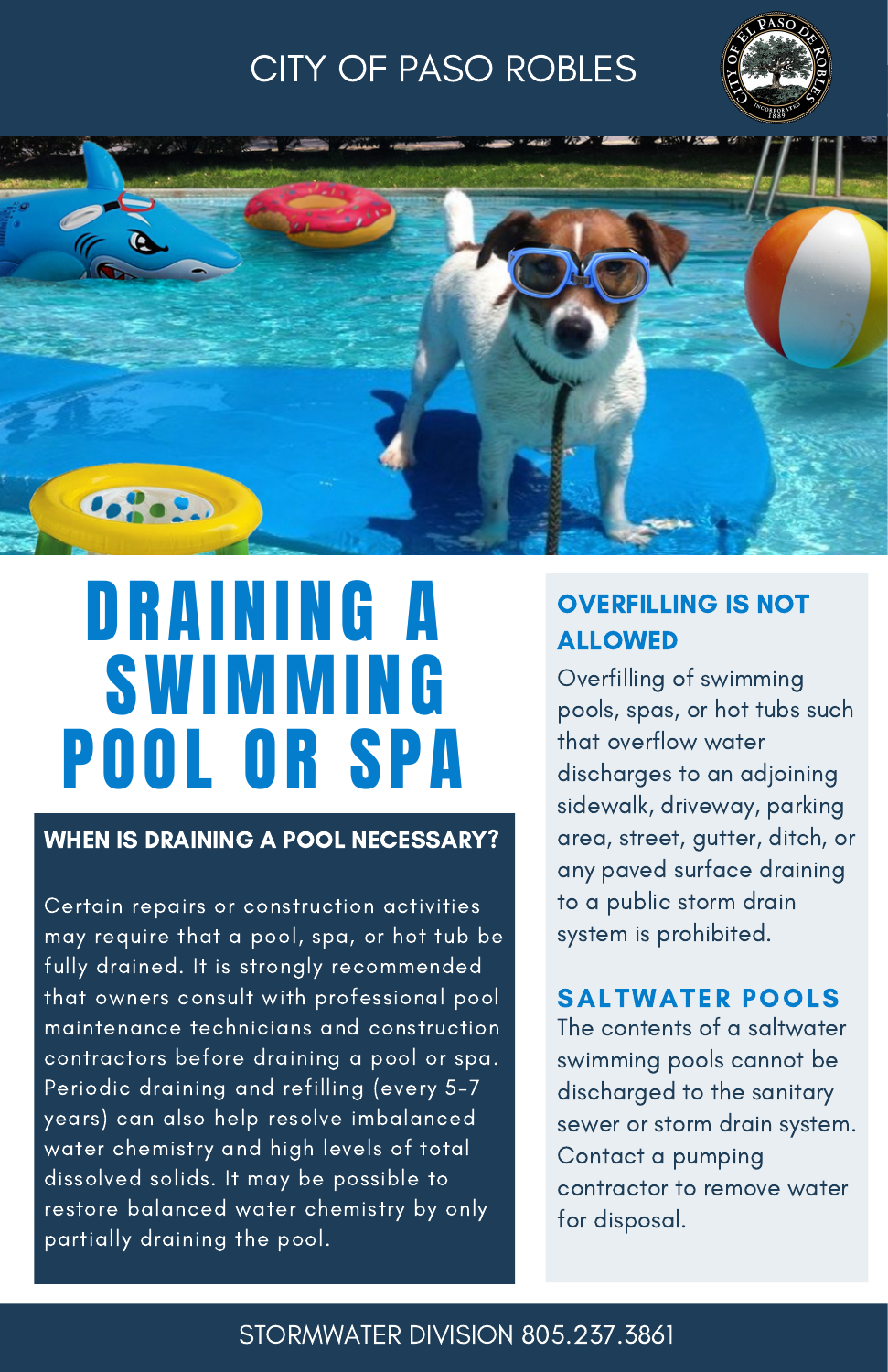# HOW TO DISPOSE OF POOL WATER

#### BEST OPTION: INFILTRATE WATER TO ONSITE LANDSCAPED AREAS

The best option for draining pool water is to slowly discharge it to soak it into the landscaping on your property. Once the water is prepared for discharge (dechlorinated, pH level verified) it can safely be used for ornamental landscape irrigation as long as it does not leave the property. If you are draining your pool due to construction or other repairs, verify that this approach will not be problematic to planned work.

#### ALTERNATE OPTION: RECYCLE WATER FOR DUST CONTROL

Pool water can also be used for dust control on private unpaved roadways or construction sites. However, this typically involves coordinating to pump the water to a privately operated water truck for transport. If you are draining your pool for construction purposes, check to see if your contractor can recycle the water for dust control.

#### ALTERNATE OPTION: DISPOSE WATER TO SANITARY SEWER

You may be authorized to discharge the water to a public sewer treatment system via the sewer cleanout on your property. You MUST contact the City Wastewater Department at 805.227.1654 or 805.227.7239 before you discharge to verify you can meet their specific requirements. The City may require you to provide water quality test results or direct you to pump water during a specific period or at a controlled flow rate.

#### LEAST PREFERABLE OPTION: DISCHARGE WATER TO STORM DRAIN

In many parts of the City, the storm drain system releases water directly to creeks and rivers with no treatment or filtration. If you cannot use any of the disposal alternatives listed above, contact the City to request authorization to discharge and verify compliance with requirements. Roadside ditches, vegetated swales, curb and gutter systems, and basins are all part of the storm drain system. You MUST contact the City before you begin draining your pool to verify the drainage path and capacity. (Depending on your location, an encroachment permit may be required to discharge the water into the system.)

#### PROHIBITED: DISCHARGE WATER TO ONSITE SEPTIC SYSTEM

Discharging pool water into private onsite septic systems is prohibited and can overwhelm and damage your system. Properties served by onsite septic systems should utilize one of the alternative discharge options listed above.

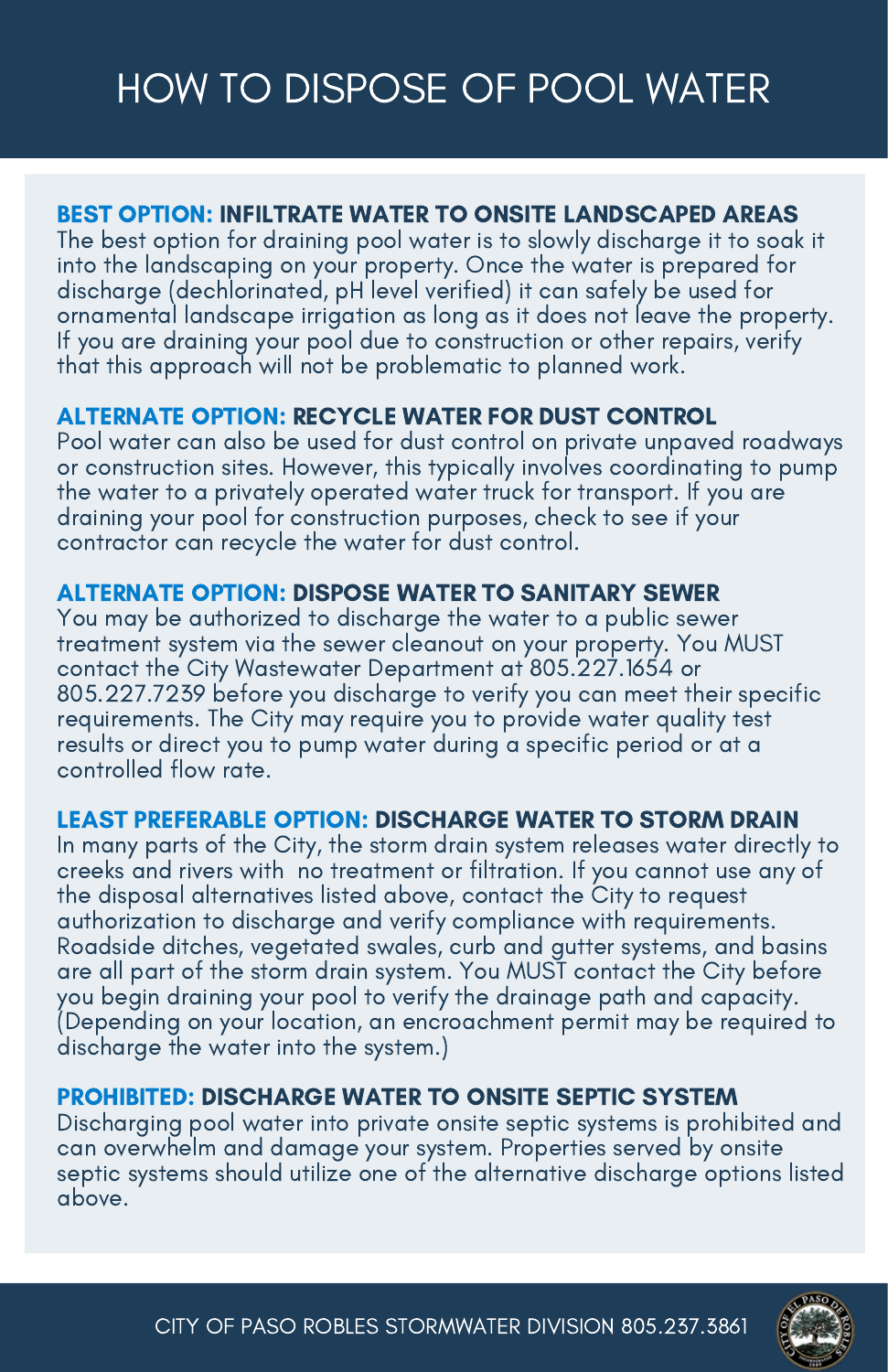# PREPARE WATER FOR DRAINING

A professional pool service or maintenance company can support you with preparing pool or spa water for draining and help ensure it meets all water quality requirements. These professionals can guide you as you complete the following steps:

- STOP adding chlorine several days before, you plan to discharge pool or spa 1. water. Monitor the pool during this period and regularly test chlorine levels.
- Alternatively, de-chlorinate or de-brominate swimming pools or spas by 2. aerating or adding a dechlorinating agent (e.g. sodium thiosulfate).
- Test the water to ensure that residual chlorine does not exceed 0.1 mg/L and 3. the pH of water is between 6.5 and 9.0
- Do not begin draining water until it meets the chlorine and pH criteria. 4. Discharging water that doesn't meet these criteria can damage landscaping and wastewater treatment systems.

#### BEFORE DRAINING TO THE SANITARY SEWER OR STORM DRAIN SYSTEM

- You MUST contact the City before discharging pool water to the sanitary sewer.
- You **MUST** contact the City before discharging to the public right-of way or storm drain system. Discharge to the system without prior authorization may result in significant fines.

Generally, the following requirements will apply:

• Pool discharge must be water only, and cannot carry debris, sediment, or vegetation. Water with visible or detectable algae will not be authorized for discharge.

• Water must meet the chlorine and pH standards above.

• Discharge water must not contain chemicals to counteract chlorine, detergents, or any hydrogen peroxide-based products.

- Discharge will only be allowed during dry weather conditions when no rain is forecasted.
- The City may require that you meter the flow of water to a specified flow rate or only drain water during a specified period.
- Discharge of filter media, pool filter backwash, or any acid cleaning wastewater is prohibited.

• Water containing copper-based algaecides cannot be discharged to the storm drain system.